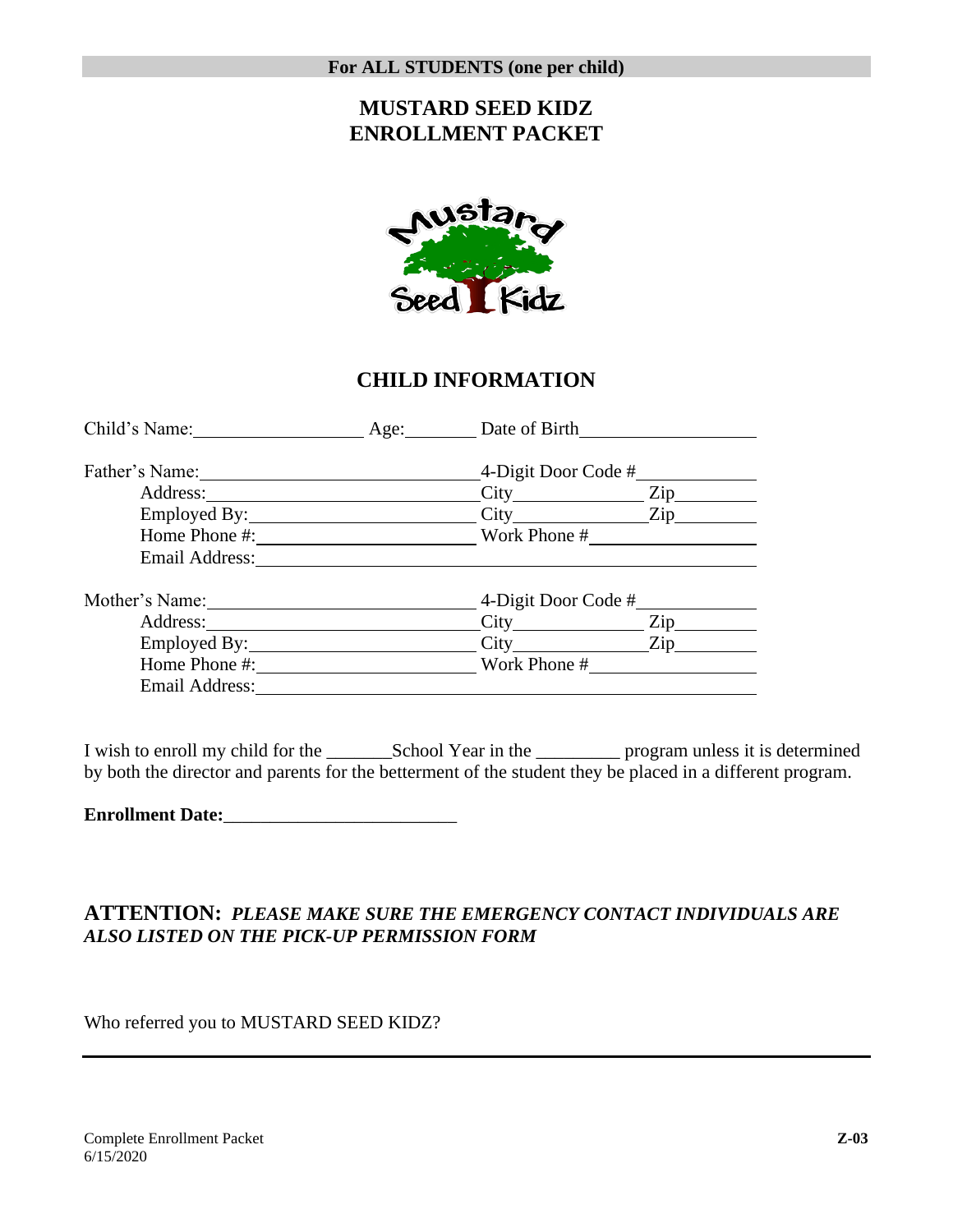### **Emergency Contact and Medical Information for a Child**

| Child's Name<br>Parent's/Guardian's Name                                                                                  | Date of Birth<br>Sex<br>Parent's/Guardian's Name                                                                                                                                                                                                                     |  |
|---------------------------------------------------------------------------------------------------------------------------|----------------------------------------------------------------------------------------------------------------------------------------------------------------------------------------------------------------------------------------------------------------------|--|
|                                                                                                                           |                                                                                                                                                                                                                                                                      |  |
| Home Phone<br><b>Work Phone</b>                                                                                           | Home Phone<br><b>Work Phone</b>                                                                                                                                                                                                                                      |  |
| Address                                                                                                                   | Address                                                                                                                                                                                                                                                              |  |
| City, ST ZIP Code                                                                                                         | City, ST ZIP Code                                                                                                                                                                                                                                                    |  |
|                                                                                                                           | <b>Alternative Emergency Contacts</b>                                                                                                                                                                                                                                |  |
| <b>Primary Emergency Contact</b><br>Home Phone<br><b>Work Phone</b>                                                       | <b>Secondary Emergency Contact</b><br>Home Phone<br><b>Work Phone</b>                                                                                                                                                                                                |  |
| Address                                                                                                                   | Address                                                                                                                                                                                                                                                              |  |
| City, ST ZIP Code                                                                                                         | City, ST ZIP Code                                                                                                                                                                                                                                                    |  |
| <b>Medical Information</b>                                                                                                |                                                                                                                                                                                                                                                                      |  |
| Hospital/Clinic Preference                                                                                                |                                                                                                                                                                                                                                                                      |  |
| Physician's Name                                                                                                          | Phone Number                                                                                                                                                                                                                                                         |  |
| <b>Dentists Name</b>                                                                                                      | <b>Phone Number</b>                                                                                                                                                                                                                                                  |  |
| Insurance Company                                                                                                         | <b>Policy Number</b>                                                                                                                                                                                                                                                 |  |
| Allergies/Special Health Considerations                                                                                   |                                                                                                                                                                                                                                                                      |  |
| treatment. This waiver applies only in the event that neither parent/guardian can be reached in the case of an emergency. | I authorize all medical and surgical treatment, X-ray, laboratory, anesthesia, and other medical and/or hospital procedures as may be<br>performed or prescribed by the attending physician and/or paramedics for my child and waive my right to informed consent of |  |
| Parent's/Guardian's Signature                                                                                             | Date                                                                                                                                                                                                                                                                 |  |
| accident during activities related to Mustard Seed Kidz, as long as normal safety procedures have been taken.             | I give permission for my child to go on field trips. I release Mustard Seed Kidz and individuals from liability in case off                                                                                                                                          |  |
| Parent's/Guardian's Signature                                                                                             | Date                                                                                                                                                                                                                                                                 |  |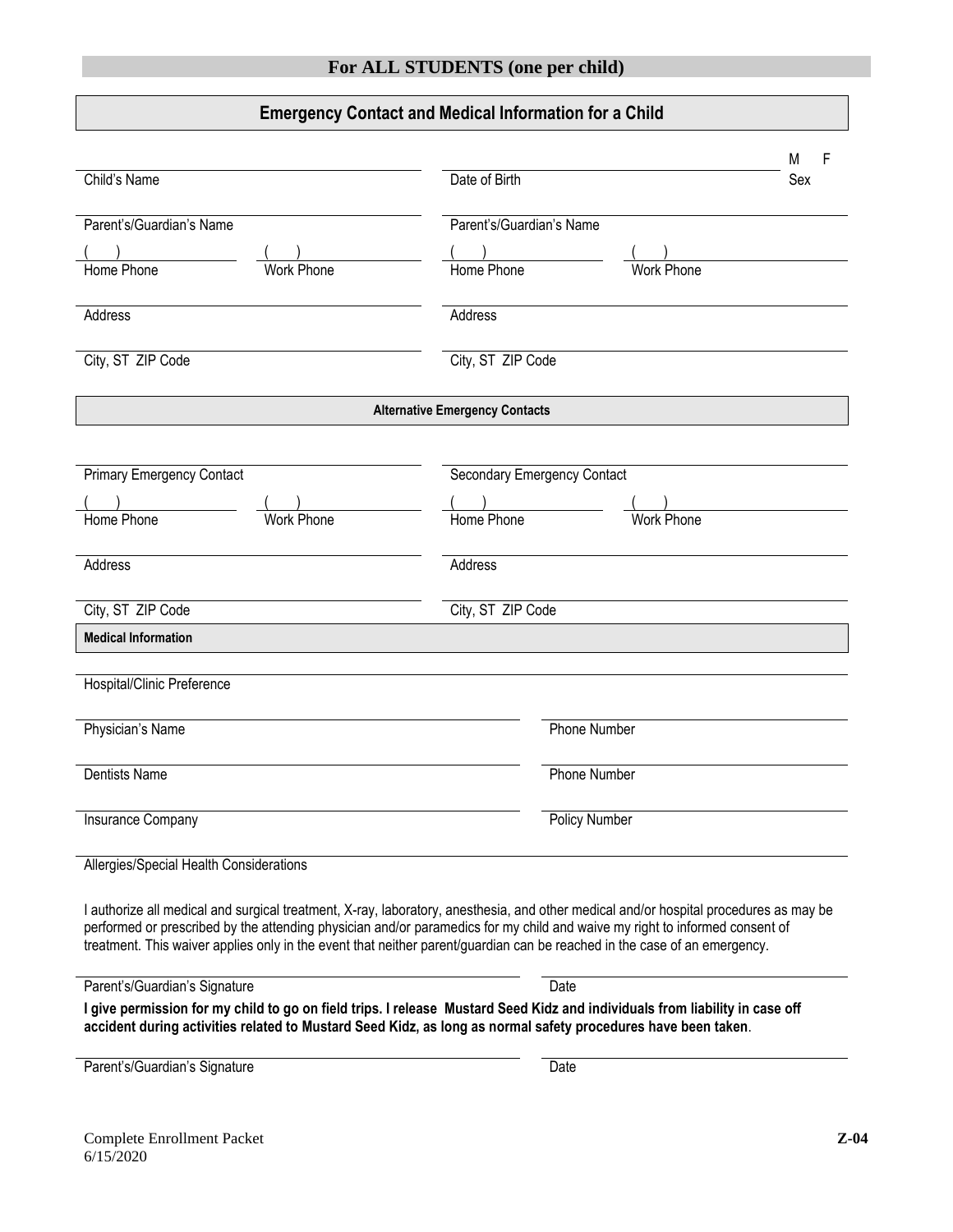## **MUSTARD SEED KIDZ PICK-UP PERMISSION & EMERGENCY CONTACT FORM**

**Name of child:\_\_\_\_\_\_\_\_\_\_\_\_\_\_\_\_\_\_\_\_\_\_\_\_\_\_\_**

I hereby give permission for my child to leave the center with the following persons named below. It is the responsibility of the parents to notify the center, in writing, of any change. (Even Mother and Father's name need to be listed!)

| Date         | Name                                            | Relationship                                                                                                                     | Home/Cell phone                                                                       | <b>Work Phone</b> |  |
|--------------|-------------------------------------------------|----------------------------------------------------------------------------------------------------------------------------------|---------------------------------------------------------------------------------------|-------------------|--|
|              |                                                 |                                                                                                                                  |                                                                                       |                   |  |
|              |                                                 |                                                                                                                                  |                                                                                       |                   |  |
|              |                                                 | ,我们也不会有一个人的人,我们也不会有一个人的人,我们也不会有一个人的人,我们也不会有一个人的人,我们也不会有一个人的人。""我们的人,我们也不会有一个人的人,我                                                |                                                                                       |                   |  |
|              |                                                 |                                                                                                                                  |                                                                                       |                   |  |
|              |                                                 |                                                                                                                                  |                                                                                       |                   |  |
|              |                                                 | ,我们也不会有什么。""我们的人,我们也不会有什么?""我们的人,我们也不会有什么?""我们的人,我们也不会有什么?""我们的人,我们也不会有什么?""我们的人                                                 |                                                                                       |                   |  |
|              |                                                 |                                                                                                                                  |                                                                                       |                   |  |
|              |                                                 |                                                                                                                                  |                                                                                       |                   |  |
|              |                                                 | ,我们也不会有一个人的人,我们也不会有一个人的人,我们也不会有一个人的人,我们也不会有一个人的人,我们也不会有一个人的人。""我们的人,我们也不会有一个人的人,我                                                |                                                                                       |                   |  |
|              |                                                 | If there is a separation or divorce custody problem of which MUSTARD SEED KIDZ should be aware, please explain.                  |                                                                                       |                   |  |
|              | (attach custody documentation if necessary)     |                                                                                                                                  |                                                                                       |                   |  |
|              |                                                 |                                                                                                                                  |                                                                                       |                   |  |
|              |                                                 |                                                                                                                                  |                                                                                       |                   |  |
|              |                                                 | ,我们也不会有什么。""我们的人,我们也不会有什么?""我们的人,我们也不会有什么?""我们的人,我们也不会有什么?""我们的人,我们也不会有什么?""我们的人                                                 |                                                                                       |                   |  |
|              |                                                 |                                                                                                                                  |                                                                                       |                   |  |
|              |                                                 |                                                                                                                                  |                                                                                       |                   |  |
|              | Names of persons who may not pick up the child: |                                                                                                                                  |                                                                                       |                   |  |
|              |                                                 |                                                                                                                                  |                                                                                       |                   |  |
|              |                                                 |                                                                                                                                  |                                                                                       |                   |  |
|              |                                                 |                                                                                                                                  |                                                                                       |                   |  |
|              |                                                 |                                                                                                                                  |                                                                                       |                   |  |
|              |                                                 |                                                                                                                                  |                                                                                       |                   |  |
| or on walks. |                                                 | I also give my permission for my child to leave the above named facility for trips in a center owned vehicle such as field trips |                                                                                       |                   |  |
| Date         |                                                 |                                                                                                                                  | $\boldsymbol{\mathrm{X}}$ and $\boldsymbol{\mathrm{X}}$ and $\boldsymbol{\mathrm{X}}$ |                   |  |
|              |                                                 |                                                                                                                                  |                                                                                       |                   |  |

Signature of Parent or Guardian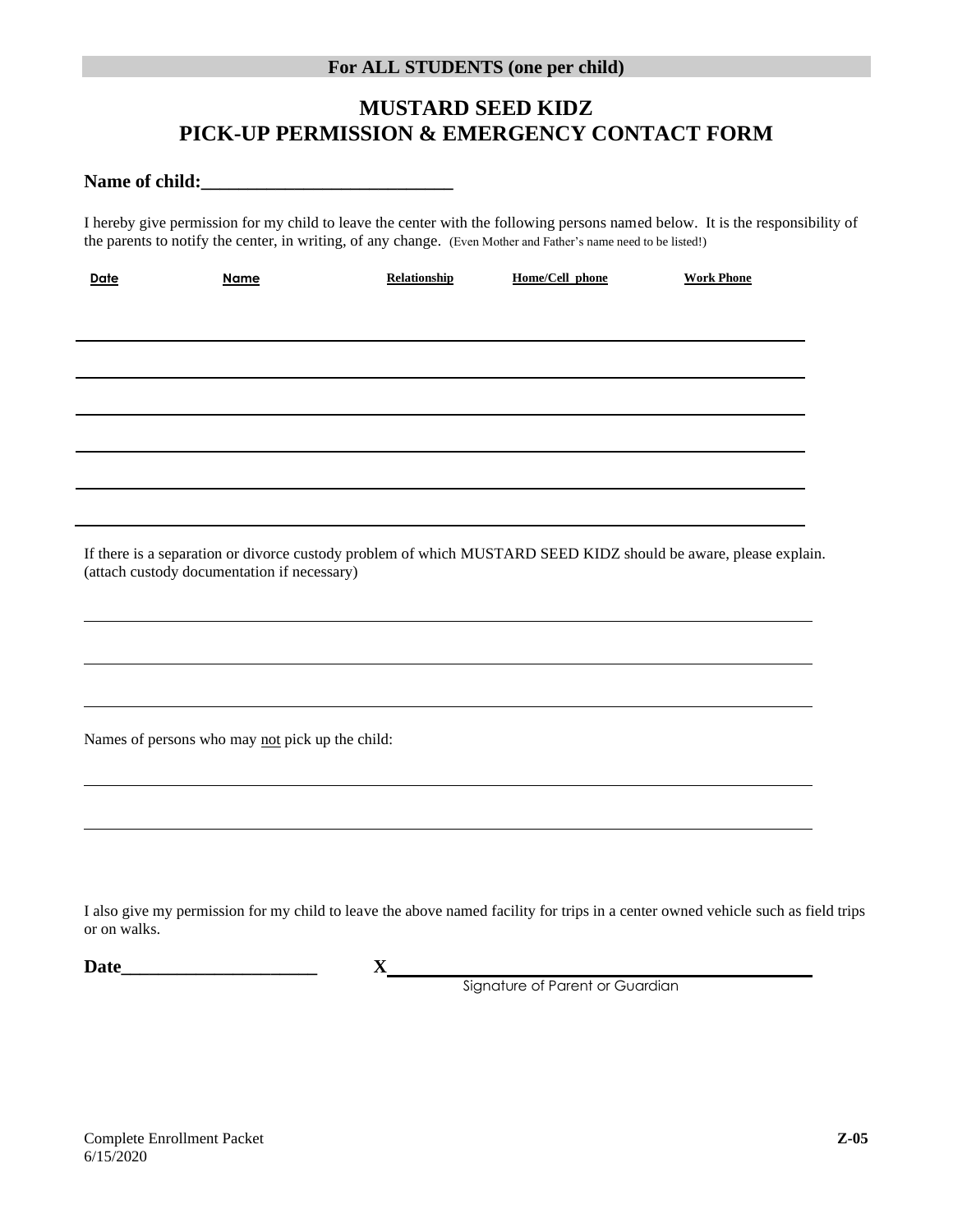

# **MUSTARD SEED KIDZ Transportation Permission**

- 1. Every driver of this vehicle holds a current and valid driver's license, and has up to date certification in CPR and First Aid.
- 2. The Vehicle, when children are aboard, shall not be left unattended for any time.
- 3. The children must wear a seat belt while the vehicle is in motion.

#### **Transportation Agreement**

1. I \_\_\_\_\_\_\_\_\_\_\_\_\_\_\_\_\_\_\_\_\_\_\_\_\_\_\_\_\_\_\_\_\_, give permission for my child, \_\_\_\_\_\_\_\_\_\_ PARENT'S NAME CHILD'S NAME

to ride in the vehicle provided by Mustard Seed Kidz child care center.

- 2. My child will be transported from the center to the school or vice-versa and the elementary school will assume responsibility until she/he is on board the center vehicle.
- 3. *I agree to notify the MUSTARD SEED KIDZ daily if my child will be absent.*
- 4. I also give my permission for my child to ride in the vehicle provided by the center for any field trips arranged by the center. I understand that I will be notified of all field trips prior to the day of the event

| Parent Signature:   | Date |
|---------------------|------|
| Director Signature: | Date |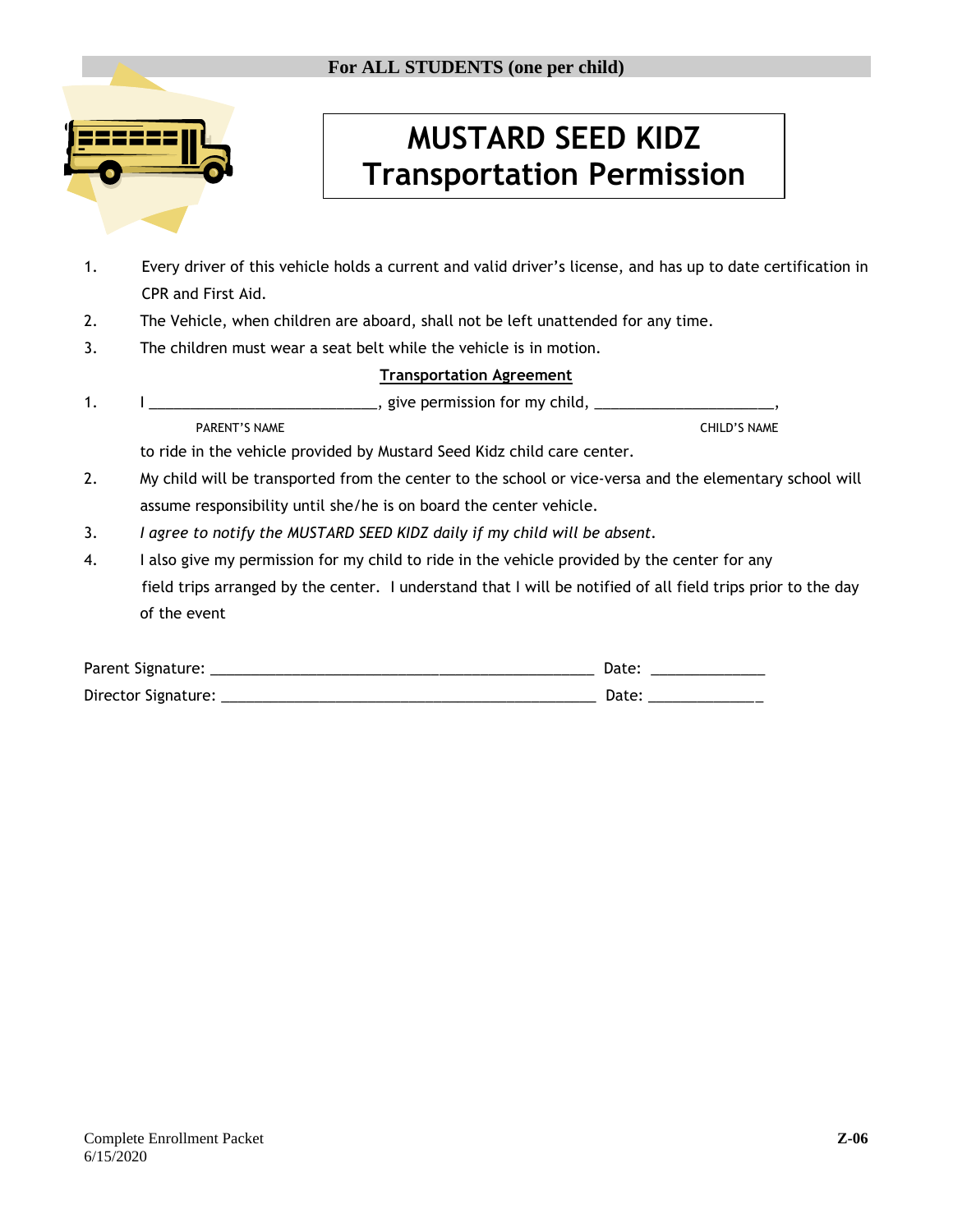## **MUSTARD SEED KIDZ IMMUNIZATIONS/PHYSICAL FORMS**

ALL students (other than After school only) are required to have current immunization and physical records on file with Mustard Seed Kidz.

Please note that at the time of enrollment (within 30 days) some children in care may not have current immunizations.

According to environmental health laws and Mustard Seed Kidz requirements each child must complete current immunization and physical forms. The physical must be updated every 2 years. Non-compliance will result in suspension of services at parents financial responsibility until all forms are current on file. Please inform the director if your child should require any special needs such as physical or mental conditions, illness, hospitalizations or any dietary conditions.

## **STATEMENT OF HEALTH STATUS**

| Child's Name | Age            | Birthday                                                                                |  |
|--------------|----------------|-----------------------------------------------------------------------------------------|--|
|              | (child's name) | is free of communicable disease.                                                        |  |
|              |                | I also specify below any allergies, regular medications or acute or chronic conditions. |  |
|              |                |                                                                                         |  |
|              |                |                                                                                         |  |
|              |                |                                                                                         |  |

Parent's Signature Date

**\_\_\_\_\_\_\_\_\_\_\_\_\_\_\_\_\_\_\_\_\_\_\_\_\_\_\_\_\_\_\_**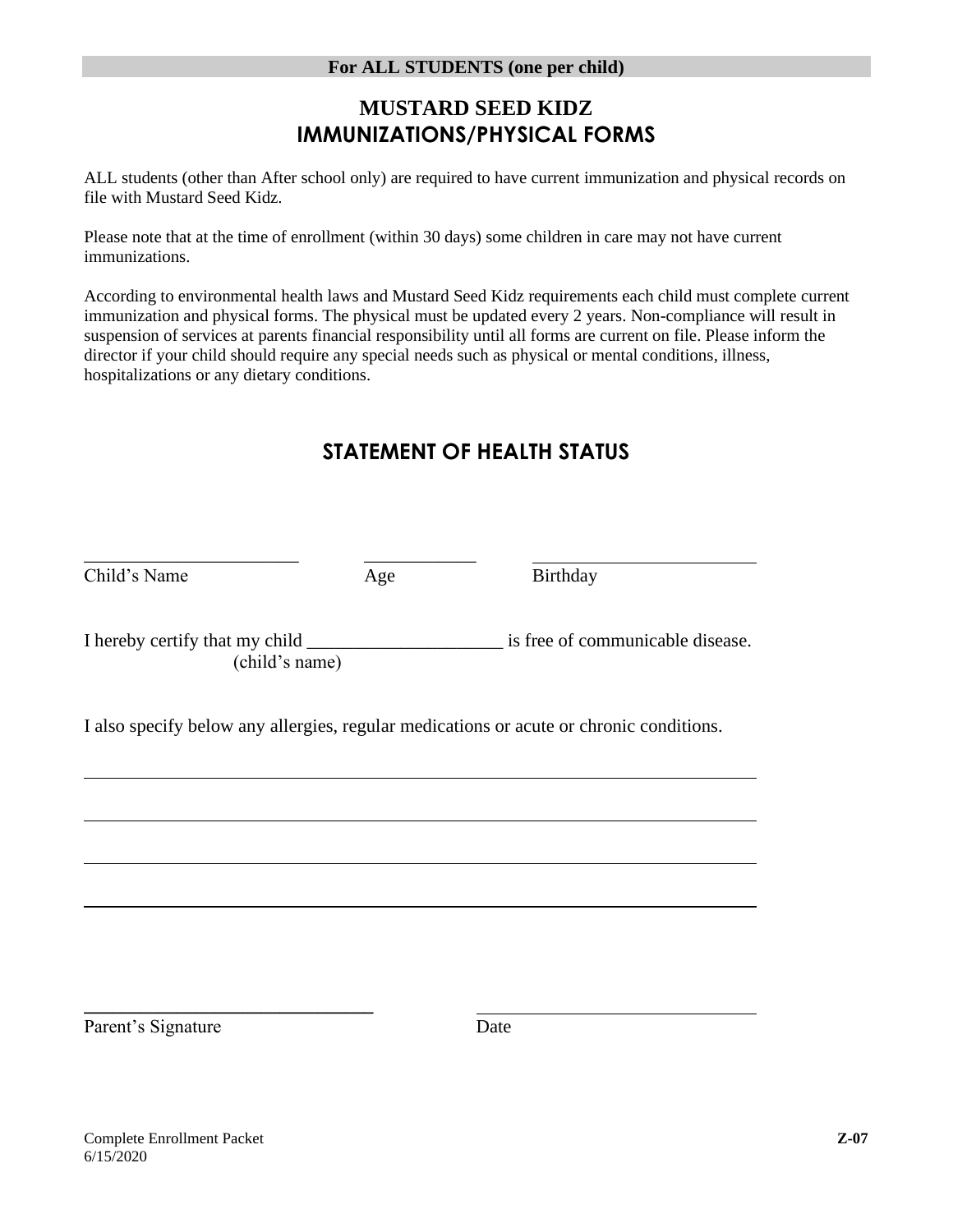|                                                                                                                                                                                                                                      |                                                                                                                      |                  | Date                                                                                                                                                                                                                           |
|--------------------------------------------------------------------------------------------------------------------------------------------------------------------------------------------------------------------------------------|----------------------------------------------------------------------------------------------------------------------|------------------|--------------------------------------------------------------------------------------------------------------------------------------------------------------------------------------------------------------------------------|
| Length of time for food exemption                                                                                                                                                                                                    | <u>se estados de la contrada de la contrada de la contrada de la contrada de la contrada de la contrada de la co</u> |                  |                                                                                                                                                                                                                                |
|                                                                                                                                                                                                                                      |                                                                                                                      |                  | Reaction: Network and the set of the set of the set of the set of the set of the set of the set of the set of the set of the set of the set of the set of the set of the set of the set of the set of the set of the set of th |
| Foods to avoid                                                                                                                                                                                                                       |                                                                                                                      | Substitute foods |                                                                                                                                                                                                                                |
|                                                                                                                                                                                                                                      |                                                                                                                      |                  |                                                                                                                                                                                                                                |
|                                                                                                                                                                                                                                      |                                                                                                                      |                  |                                                                                                                                                                                                                                |
|                                                                                                                                                                                                                                      |                                                                                                                      |                  |                                                                                                                                                                                                                                |
| <u> 1980 - Jan James Sandarík (f. 1980)</u>                                                                                                                                                                                          |                                                                                                                      |                  |                                                                                                                                                                                                                                |
| Parent's Signature: <u>contract and the set of the set of the set of the set of the set of the set of the set of the set of the set of the set of the set of the set of the set of the set of the set of the set of the set of t</u> |                                                                                                                      |                  | Date_________                                                                                                                                                                                                                  |
| Doctor's Signature: Management of the Contract of the Contract of the Contract of the Contract of the Contract of the Contract of the Contract of the Contract of the Contract of the Contract of the Contract of the Contract       |                                                                                                                      |                  | Date                                                                                                                                                                                                                           |

#### **MUSTARD SEED KIDZ Allergy/Food Exemption Medical Statement**

## **MUSTARD SEED KIDZ PHOTO RELEASE FORM**

I understand that MUSTARD SEED KIDZ offers school pictures two times a year, in the spring and fall. I further understand that I am under no obligation to purchase the photos that are taken of my child or pictures that my child may be in.

I also understand that MUSTARD SEED KIDZ may take pictures of the children playing from time to time for use on their cubbies or for use with a project. I understand that pictures are sometimes used to help show parents what their children are doing during the day. I realize that photos may be displayed in the room from time to time and could possibly include my child. I also realize that my child might be in the background or play area with another child when a picture is taken and that it is possible that that particular picture might be sent home with the other child to show their parent what they are doing.

I agree to give permission for MUSTARD SEED KIDZ to take photographs or video images of my child. I agree to allow these photographs to be displayed my child's room, on room or center bulletin boards, or to be used as mentioned above. I further agree to allow the center to use these photographs or video images in limited promotional or training applications.

Child's Name

Parent's Name Parent's Signature

Complete Enrollment Packet 6/15/2020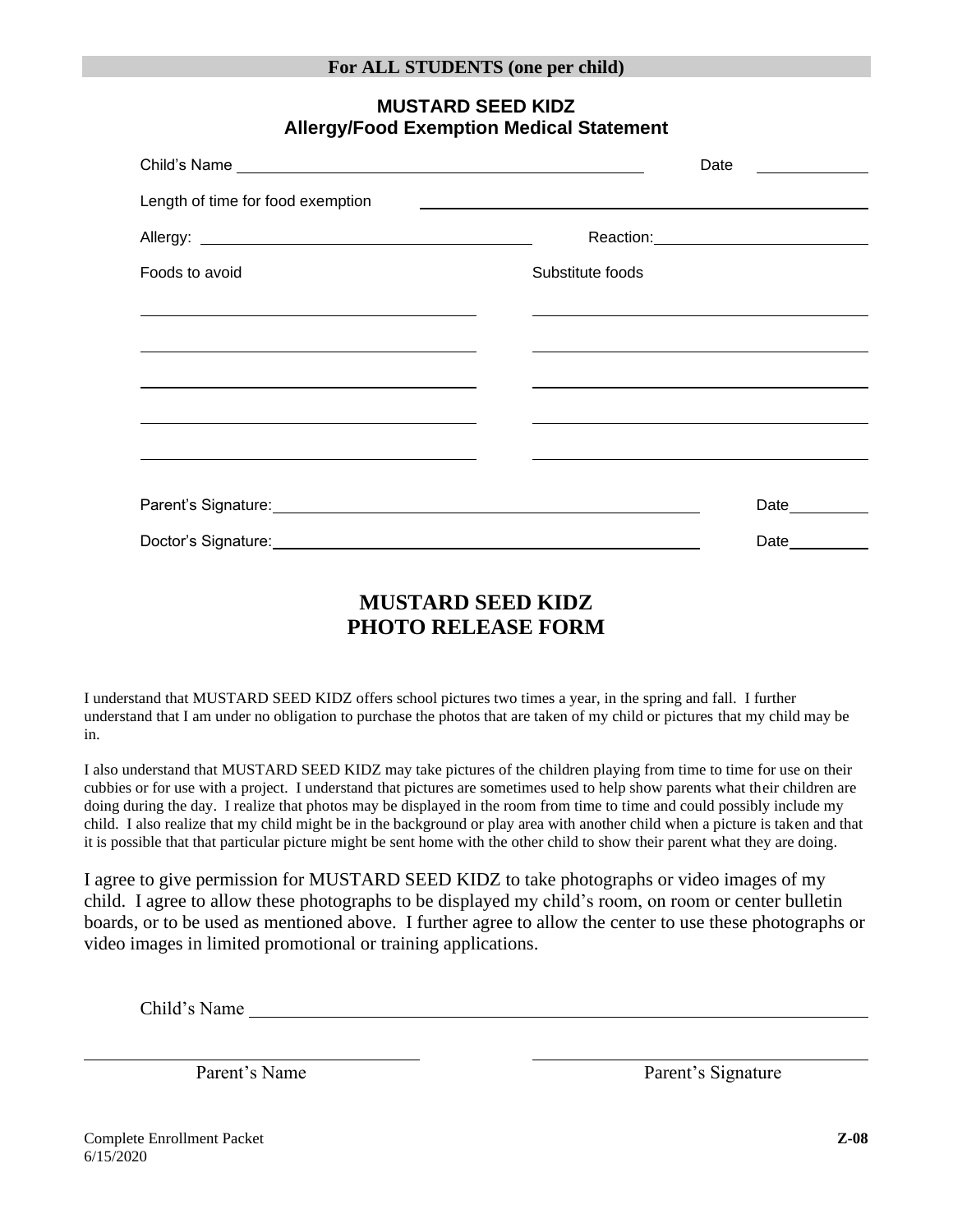## Mustard Seed Kidz Discipline & Child Expulsion Policy

At Mustard Seed Kidz we pride ourselves in understanding and developing positive behaviors and attributes in your child's behavior. Our staff is fully trained in positive, productive guidance. Our guidance will always be positive and immediate when behavior is inappropriate. Our discipline will always fall in line with God's word and behavior which are pleasing to Him. Children will never receive physical punishment. Children who have conflicts or problems with others while at our center will be encouraged to verbalize their angers and concerns. Even infants without verbal skills will hear their caregivers describing problems, and logical consequences. The role of the adult at school is to be a helper to positive problem solving. Our staff members guide rather than punish. Children whose behavior endangers others will be supervised away from other children. The child will then process the problem with a staff member and other concerned parties. Staff rarely use "time out" unless a child is emotionally out of control and needs private time to regain composure. Verbal processing is our preferred technique. All Mustard Seed Kidz staff will comply with the facilities written disciplinary policy as stated in Chapter 65-C of the Florida Administrative Code of Child Care Standards. Such policies shall in include standards that prohibit children from being subjected to discipline, which is severe, humiliating, frightening or associated with food, rest, or toileting. Spanking or any other form of punishment is prohibited by all childcare personnel. Our Directors' have numerous years of experience as Interventionalists working with child behaviors. We will utilize our strengths towards providing the best behavior modification for your child. Behavior that is chronic will be brought to the attention of the parents so we can work together to correct the situation. If the behavior continues or worsens your child may be asked to discontinue enrollment at our center. We genuinely want to work with you and your family to provide the best possible solution for all involved. Mustard Seed Kidz has enacted a child discipline policy for the safety of your child. We want to do our best to protect your child and give you a sense of comfort and peace while your child is in our care, so therefore we have put in writing a copy of our discipline policy for your review. The following actions will take place for behaviors such as hitting, biting, verbal aggression, physical aggression towards peers or adults to list a few.

**First Offense:** Incident Reports will be signed by parents and behavioral adjustments discussed.

**Second Offense:** Meeting with parents on ways to combat behavior.

**Third Offense:** Child will be given one (1) day suspension from school.

**Fourth Offense:** Child we will be expelled from school.

\*\*\*Management reserves the right to immediately expel children who pose a server threat to themselves, others and/or staff without notice \*\*\* Please Sign below to verify you have read and understand both the child discipline policy and expulsion policy.

**X\_\_\_\_\_\_\_\_\_\_\_\_\_\_\_\_\_\_\_\_\_\_\_\_\_\_\_\_**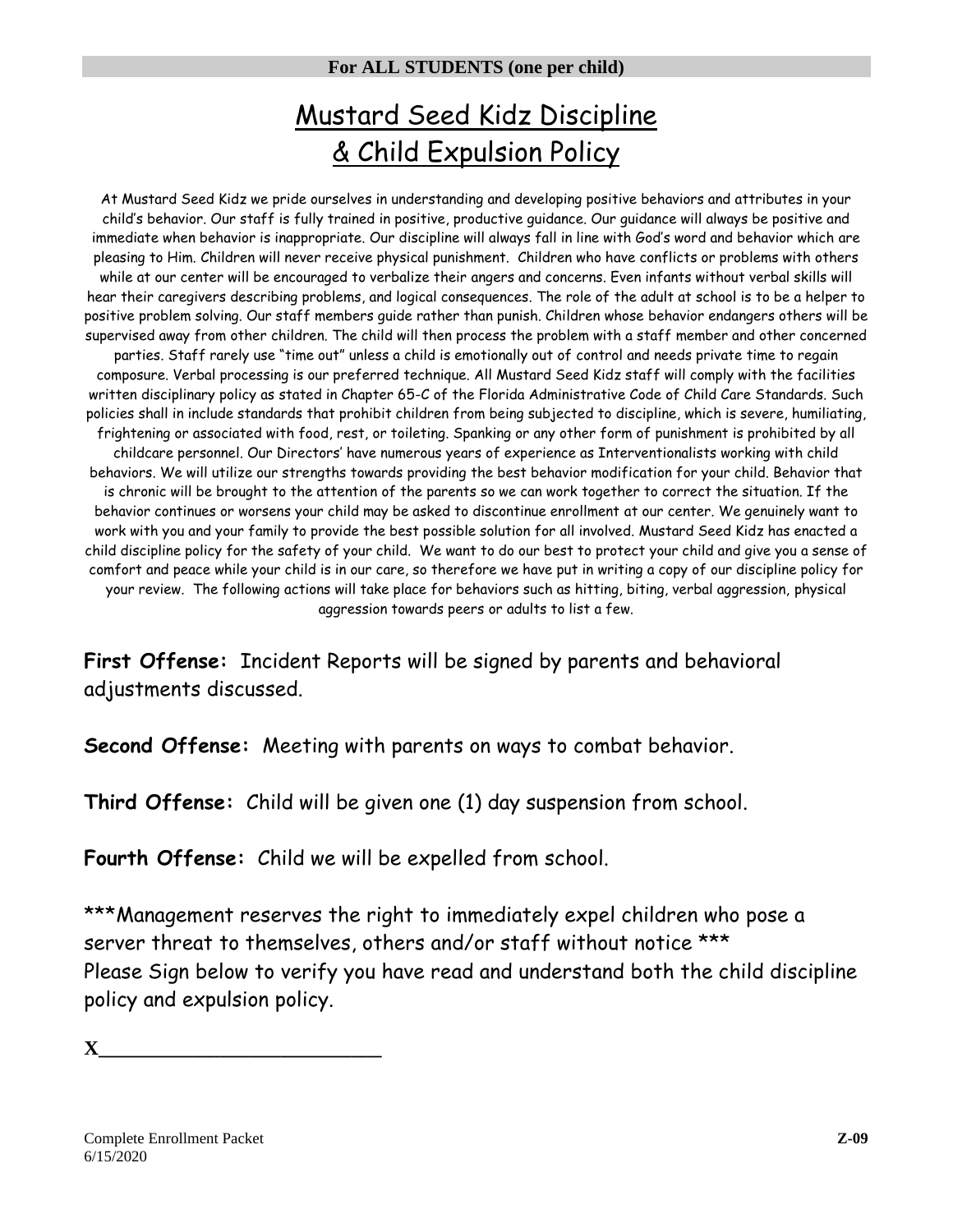## **MUSTARD SEED KIDZ 2019/2020 Fee Agreement**

6:30 A.M.--6:00 P.M. Monday through Friday Ages Served: Birth-Up Registration Fee -- \$100 per child Annual Reenrollment -- \$50 per child (Non Refundable) paid to hold spot

Fees:

| Infant Full Time (6 weeks-1 yr)   | \$210 per week                                                      |
|-----------------------------------|---------------------------------------------------------------------|
| Toddler Full Time (ages 1-2 yr)   | \$199 per week                                                      |
| Full Time (ages 2-3 yr)           | \$189 per week                                                      |
| Full Time (ages 3-4 yr)           | \$181 per week                                                      |
| Part Time MWF - (ages $2 \& up$ ) | \$136 per week                                                      |
| Part Time TTH - (ages $2 \& up$ ) | \$106 per week                                                      |
| <b>VPK</b>                        | Free                                                                |
| <b>VPK Extended Care</b>          | $$145/\$160$ (not in session)                                       |
| Before/After School               | \$80 per week                                                       |
| Before School only                | \$35 per week                                                       |
| Summer Camp (School Age)          | $$145$ per week + \$30 Field Trip fee (may vary depending on trips) |
| Daily Drop In                     | \$7 per hour or full time/5 days                                    |

- LATE FEE (After 6:00 PM) & EARLY (before 6:30 AM) will be \$5.00 per minute.

- Fees are due whether child is in attendance or not

- All holidays and Inclement weather days will be charged at the regular rate and fees are still due.

- Discounts: 1) 10% Family Discount on oldest child

2) Military Discount

Fees are due in advance on Monday. \$20.00 late payment convenience fee added if not paid on Tuesday. Credit Card Decline fee and ACH return fee \$30.00. Failure to pay on time may result in termination of services. Fees for two weeks will be added if a two week written notice is not given prior to your child leaving the center. MUSTARD SEED KIDZ may seek collection of fees; clients may be required to pay a two week termination fee, and any collection costs and attorney's fees incurred by MUSTARD SEED KIDZ to collect this amount. If Mustard Seed Kidz elects, it may immediately terminate all services provided by it including but not limited to the immediate dismissal of the children from it's facility.

| Child's Name: |
|---------------|
|---------------|

| Child's Name: | Schedule:        | Rate:    |
|---------------|------------------|----------|
|               | $(i.e. M-F 7-5)$ | (per wk) |

*By signing below I am stating that I understand and agree to the terms of the above fee agreement. I also understand that the fees may increase between the date this agreement is signed and my start date. In the event this happens, I agree to pay the new rates or forfeit my deposit and my child's spot in the center. I further agree to pay all fees and late fees as stated above and any and all attorney fees, court costs and collection costs related to the collection of my account not to exceed 50% of my total account.*

| <b>PARENT'S SIGNATURE:</b> | Social Security # | <b>DATE:</b> |
|----------------------------|-------------------|--------------|
| PARENT'S SIGNATURE:        | Social Security # | DATE:        |
|                            |                   |              |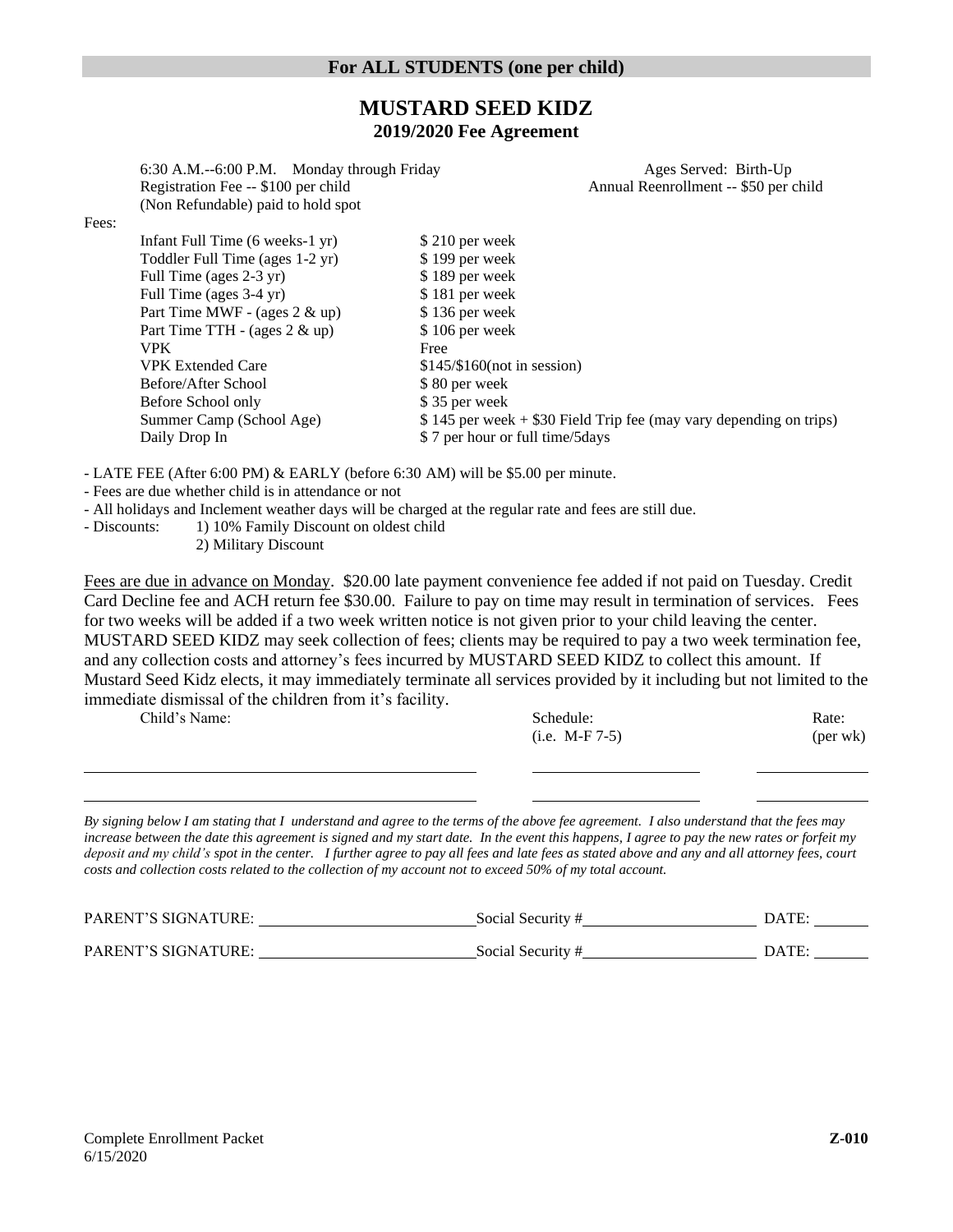## **MUSTARD SEED KIDZ PARENT ACKNOWLEDGEMENT FORM**

I understand that these policies describe important information regarding MUSTARD SEED KIDZ. If at any time I have questions regarding these policies, I should consult a member of the management team.

My relationship with the MUSTARD SEED KIDZ is voluntarily entered into and is subject to termination by me or the Center at will, with or without cause, at any time that either the Center or I believe such action is appropriate. Such termination shall be subject to all the policies relating to termination of services.

I acknowledge that I have received, read and understand the policies contained in the parent handbook. I further agree to comply with these policies. I hereby grant permission for the staff of this facility to have access to my child's records.

Parent Signature Date Parent Signature Date Child's Name Signature Received by (Center Staff) Date Received

*Sign and Return to office*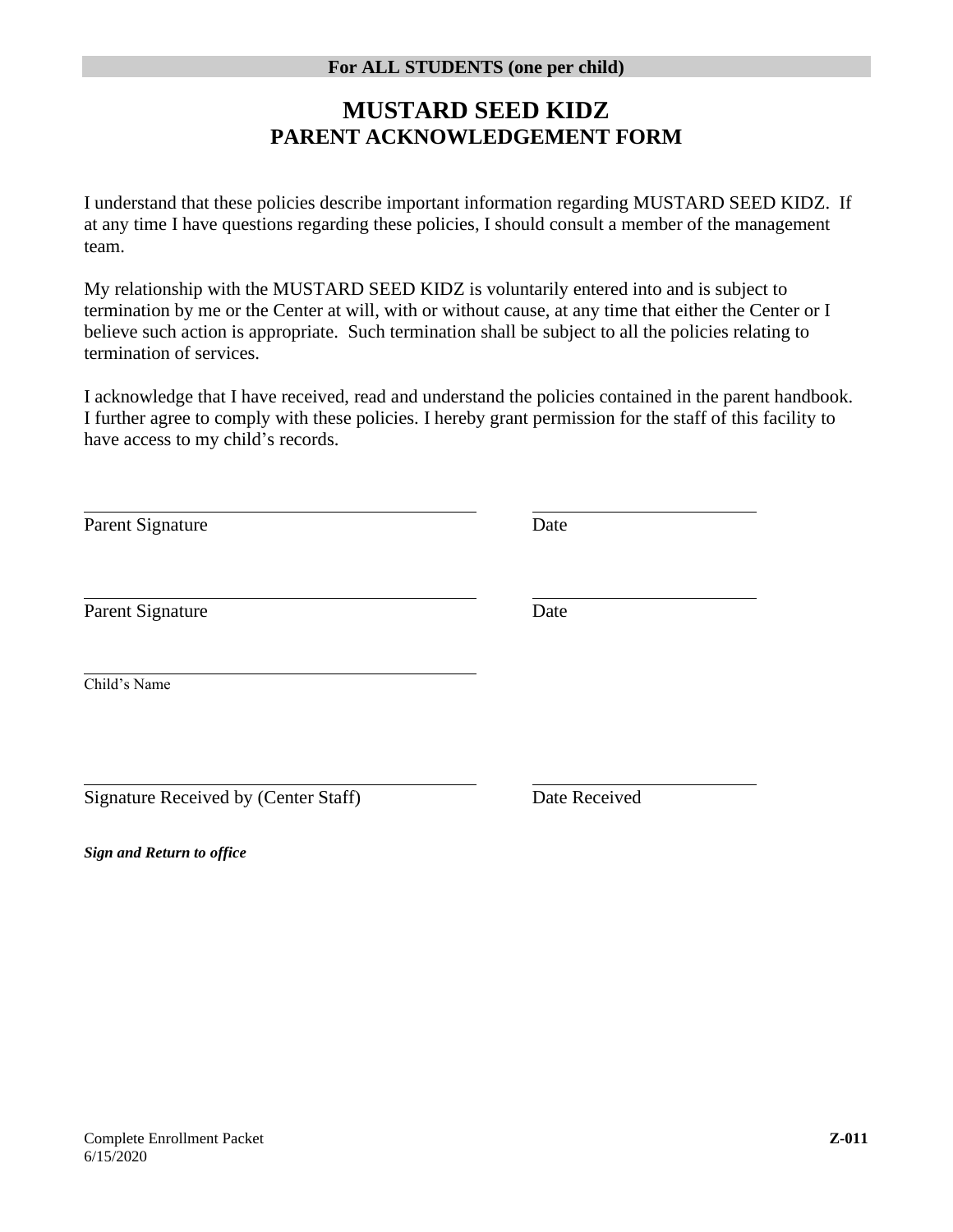## Helpful Information About Child:

| Section 65C-22.006(2), F.A.C., requires a current physical examination (Form 3040) and immunization record (Form<br>680 or 681) within 30 days of enrollment.          |
|------------------------------------------------------------------------------------------------------------------------------------------------------------------------|
| Section 402.3125(5), F.S., requires that parents receive a copy of the Child Care Facility<br>Brochure, "Know Your Child Care Facility" (CF/PI 175-24), or             |
| Section 65C-20.1 1 F.A.C., requires that parent(s) receive a copy of the family day care home brochure, "Selecting A<br>Family Day Care Home Provider" (CF/PI 175-28). |
| Section $65C-22.006(3)(c)2$ , F.A.C., requires that parents are notified in writing of the disciplinary practices used by the<br>child care facility, or               |
| Section $65C-20.010(6)(c)$ , F.A.C., requires that a written a copy of the family day care provider's discipline policy be<br>available for review by the parent(s).   |
| Your signature below indicates that you have received the above items and that the information on this enrollment form is<br>complete and accurate.                    |
|                                                                                                                                                                        |
|                                                                                                                                                                        |

Signature of Parent/Guardian Date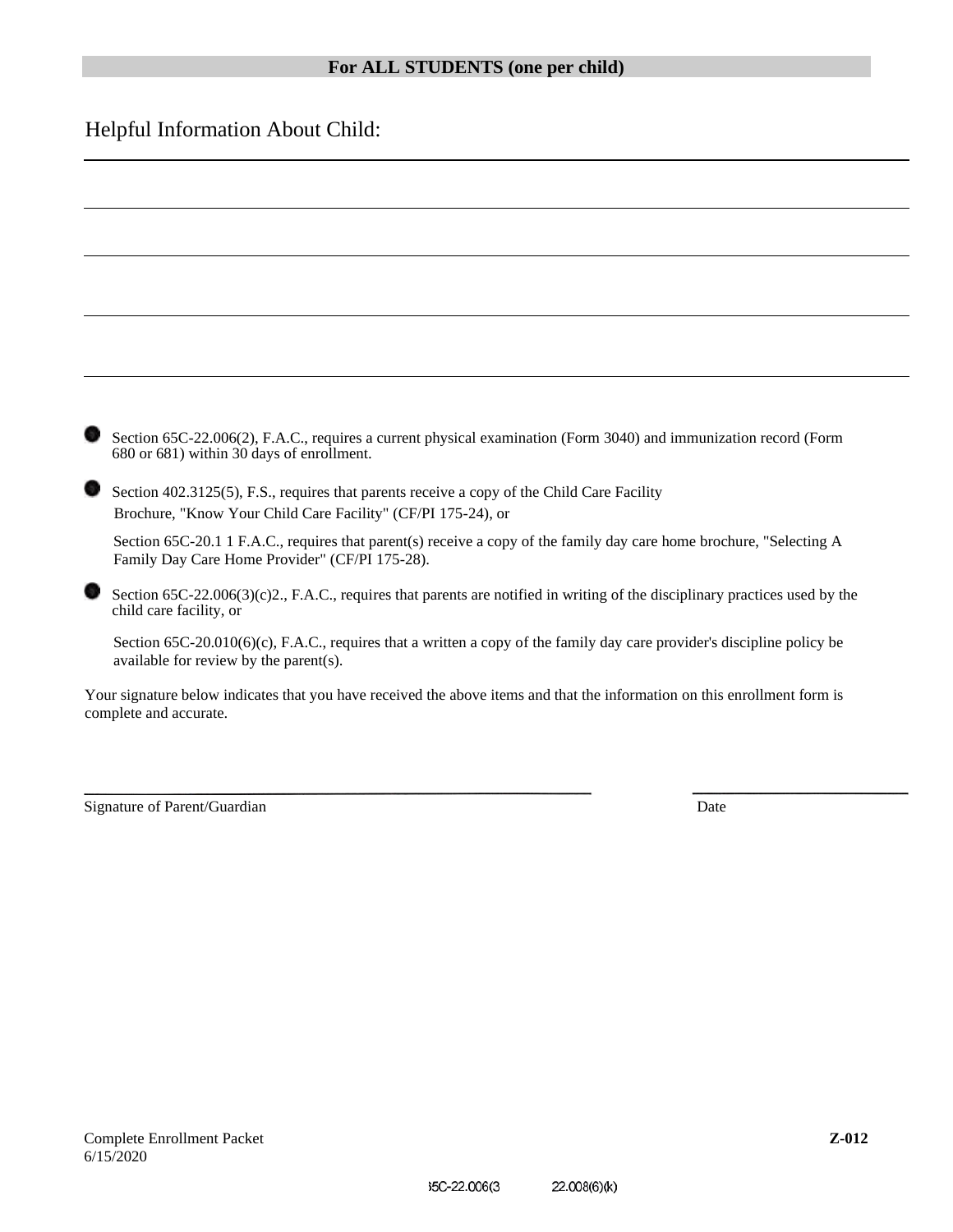## **\*\*For you to keep\*\***

## **MUSTARD SEED KIDZ Notification of Vacation or Other Absence**

will be absent from class on the following dates:

Child's Name

From To

The following statements can be found in the Parents Handbook:

#### **Vacation Time:**

| Each child is given one week of vacation time with no tuition charge. Any additional weeks |  |
|--------------------------------------------------------------------------------------------|--|
| require weekly tuition being due, to hold the spot.                                        |  |

#### **Other Time Off:**

If the one week of vacation time has been used then time off for any other reason will result in weekly tuition being due. In the case of a family emergency, please notify the center director and these situations will be considered individually at the director's discretion.

| Parent/Guardian Signature | Date |
|---------------------------|------|
| Directors Signature       | Date |

**Z-26 Parents Vacation Notification Z-26 6/15/2020**